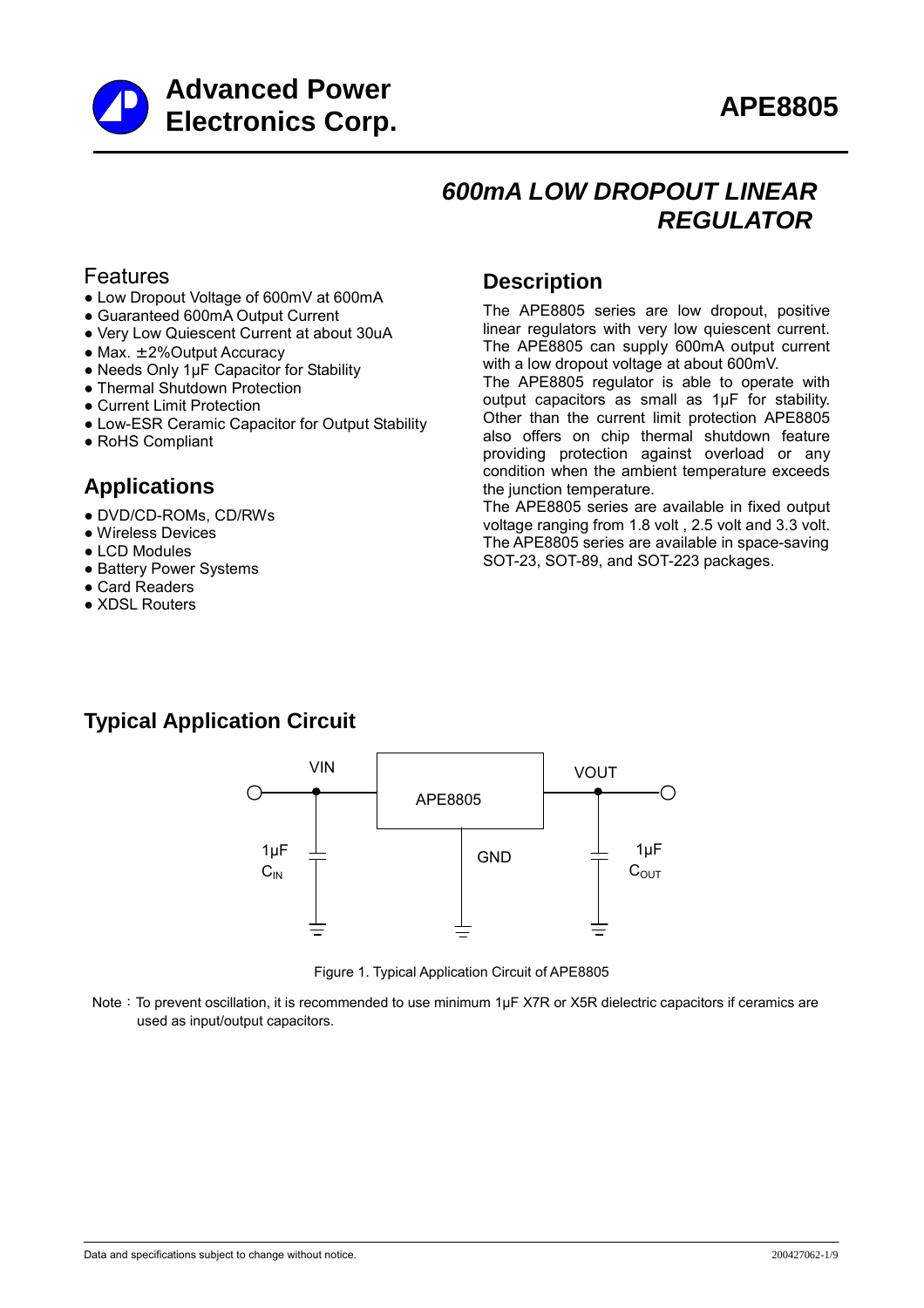



1 2 3 **SOT-223(K)**

2. GND 3. VIN

Note: The devices are available in fixed voltages range of

1.8V , 2.5V& 3.3V. Please consult APEC sales office or

authorized distributor for availability of special output

voltages.

| <b>TOP VIFW</b><br>1. VOUT |
|----------------------------|
| 2. GND                     |
| $3.$ VIN                   |

Figure 2. Pin Assignment of APE8805

## **Absolute Maximum Ratings**

| <b>Parameter</b>                      | Symbol                       | Min   | <b>Max</b> | Unit               |
|---------------------------------------|------------------------------|-------|------------|--------------------|
| Supply Input Voltage                  | $V_{\text{IN}}$              |       | 6          | v                  |
| Maximum Junction Temperature          | T,                           |       | 150        | °C                 |
| Power Dissipation SOT-23              | $P_D$                        |       | 0.4        | W                  |
| Power Dissipation SOT-89              | $P_D$                        |       | 0.57       | W                  |
| Power Dissipation SOT-223             | $P_D$                        |       | 0.74       | W                  |
| Package Thermal Resistance SOT-23     | $\theta_{JA}$                |       | 250        | $^{\circ}$ C/W     |
| Package Thermal Resistance SOT-89     | $\theta$ .ja                 |       | 175        | $\rm ^{\circ}$ C/W |
| Package Thermal Resistance SOT-223    | $\theta_{JA}$                |       | 135        | $\rm ^{\circ}$ C/W |
| Storage Temperature Range             | $T_S$                        | $-65$ | 150        | °C                 |
| Lead Temperature (Soldering, 10 sec.) | $\mathsf{T}_{\mathsf{LEAD}}$ |       | 260        | °C                 |

Note: Stresses beyond those listed under "Absolute Maximum Ratings" may cause permanent damage to the device.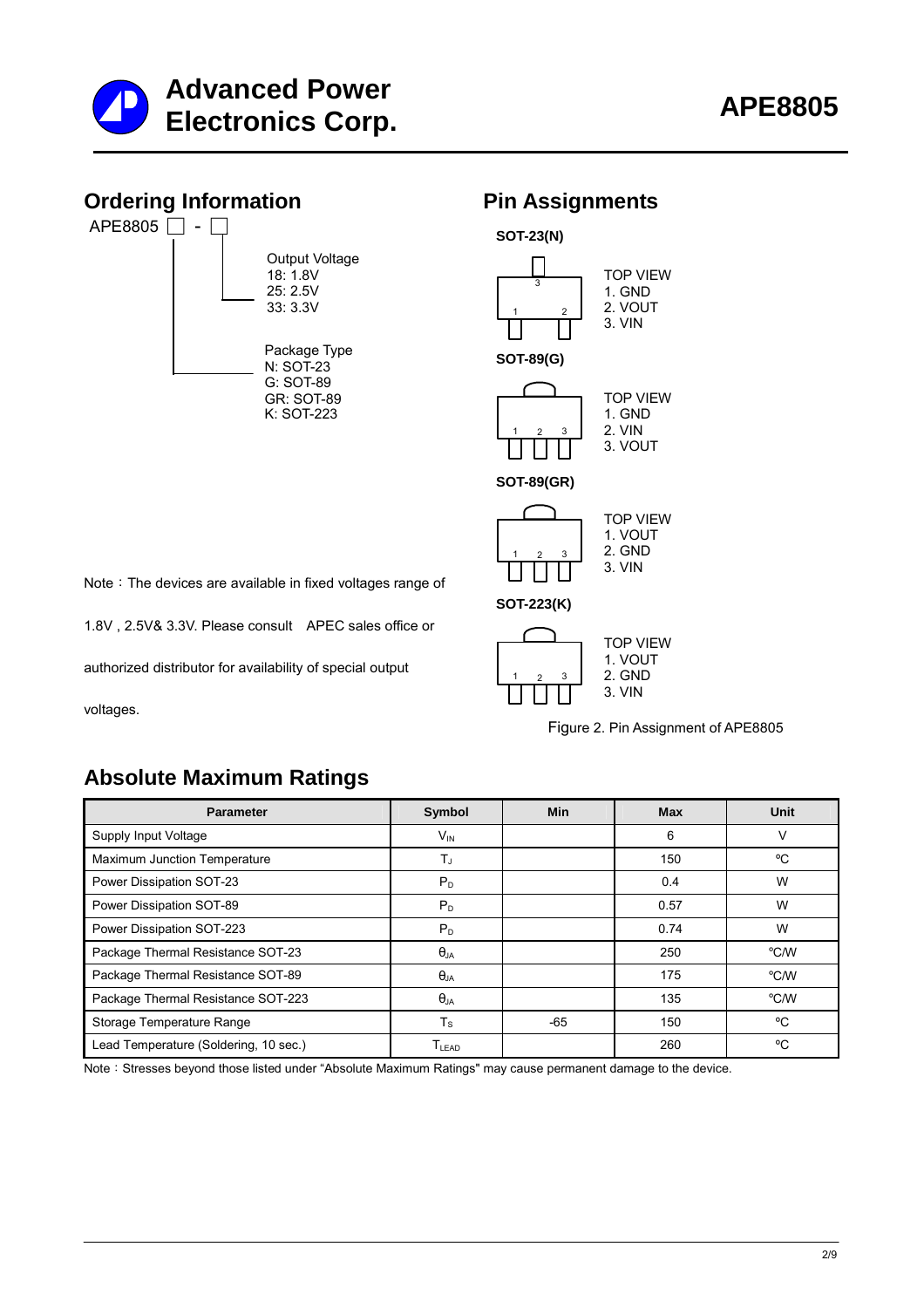

## **Recommended Operating Conditions**

| <b>Parameter</b>                     | Symbol          | Min   | <b>Max</b> | Unit   |
|--------------------------------------|-----------------|-------|------------|--------|
| Input Voltage                        | V <sub>IN</sub> | 2.8   | 5.5        |        |
| Operating Junction Temperature Range |                 | $-40$ | 125        | $\sim$ |

## **Electrical Characteristics**

 $(V_{IN}=V_{OUT}+1V$  or  $V_{IN}=2.8V$  whichever is greater,  $C_{IN}=1\mu F$ ,  $C_{OUT}=1\mu F$ ,  $T_A=25$  °C, unless otherwise specified)

| <b>Parameter</b>               | Symbol                   | <b>Conditions</b>                                                | <b>Min</b> | <b>Typ</b> | <b>Max</b> | <b>Unit</b> |
|--------------------------------|--------------------------|------------------------------------------------------------------|------------|------------|------------|-------------|
| <b>Output Voltage Accuracy</b> | $\Delta V_{\text{OUT}}$  | $I0= 1mA$                                                        | $-2$       |            | $+2$       | $\%$        |
| <b>Current Limit</b>           | <b>LIMIT</b>             | $R_{\text{load}} = 1\Omega$                                      | 600        |            |            | mA          |
| Quiescent Current              | l <sub>Q</sub>           | $I0=$ 0mA                                                        |            | 30         | 50         | μA          |
|                                |                          | $1.2V \leq V_{\text{OUT}} \leq 2.0V$                             |            | 1400       |            |             |
| Dropout Voltage (Note 1)       | <b>V</b> <sub>DROP</sub> | $I_0 = 600 \text{mA}$<br>$2.0V < V_{OUT}$ ≤ 2.8V                 |            | 800        |            | mV          |
|                                |                          | 2.8V < $V_{OUT}$ ≤ 4.5V                                          |            | 600        |            |             |
| Line Regulation                | $\Delta V_{LINE}$        | $IO=1mA$ , $VIN=VOUT +1V$ to 5V                                  |            | 1          | 5          | mV          |
| Load Regulation (Note 2)       | $\Delta V_{\text{LOAD}}$ | $I_0$ =0mA to 600mA                                              |            | 13         | 50         | mV          |
| <b>Ripple Rejection</b>        | <b>PSRR</b>              | $V_{IN} = V_{OUT} + 1V$<br>$f_{RIPPLE}$ = 120Hz, $C_{OUT}$ = 1µF |            | 60         |            | dB          |
| <b>Temperature Coefficient</b> | TC                       | $I_{\text{OUT}}$ = 1mA, $V_{\text{IN}}$ = 5V                     |            | 50         |            | ppm/ °C     |
| Thermal Shutdown Temperature   | <b>TSD</b>               |                                                                  |            | 160        |            | °C          |
| Thermal Shutdown Hysteresis    | $\Delta$ TSD             |                                                                  |            | 25         |            | °C          |

Note 1: The dropout voltage is defined as  $V_{\text{IN}}V_{\text{OUT}}$ , which is measured when  $V_{\text{OUT}}$  drop about 100mV.

Note 2: Regulation is measured at a constant junction temperature by using 40ms current pulse and load regulation in the load range from 0mA to 600mA.

## **Functional Pin Description**

| <b>Pin Name</b> | <b>Pin Function</b>                                                                                                                                                                                                                                                                                                                                               |
|-----------------|-------------------------------------------------------------------------------------------------------------------------------------------------------------------------------------------------------------------------------------------------------------------------------------------------------------------------------------------------------------------|
| <b>VIN</b>      | Power is supplied to this device from this pin which is required an input filter capacitor. In general, the input<br>capacitor in the range of 1µF to 10µF is sufficient.                                                                                                                                                                                         |
| <b>VOUT</b>     | The output supplies power to loads. The output capacitor is required to prevent output voltage unstable. The<br>APE8805 is stable with an output capacitor 1µF or greater. The larger output capacitor will be required for<br>application with large transit load to limit peak voltage transits, besides could reduce output noise, improve<br>stability, PSRR. |
| <b>GND</b>      | Common ground pin                                                                                                                                                                                                                                                                                                                                                 |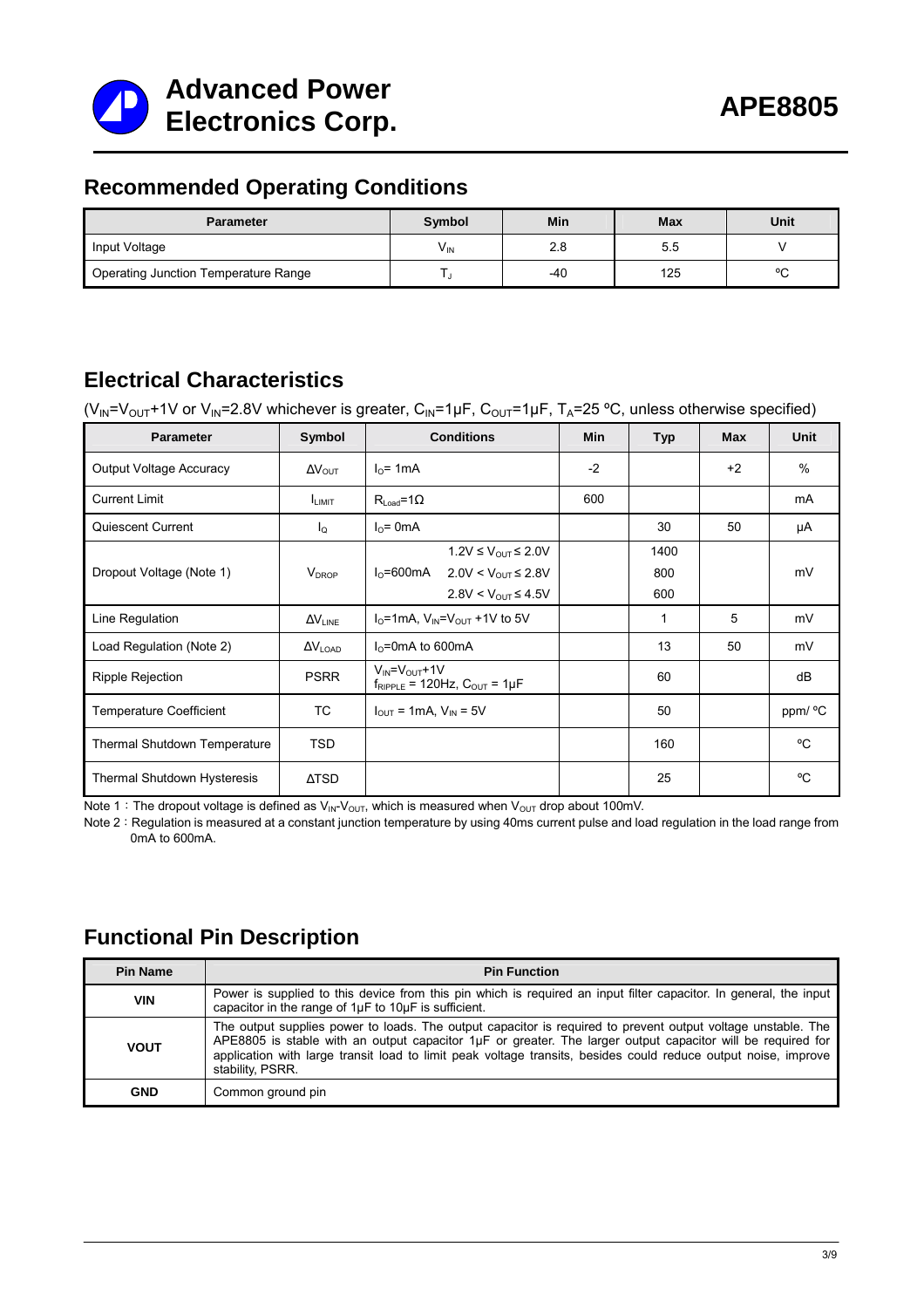



## **Block Diagram**



Figure 3. Block Diagram of APE8805

## **Application Information**

**The APE8805 series are low dropout linear regulators that could provide 600mA output current at dropout voltage about 600mV. Besides, current limit and on chip thermal shutdown features provide protection against any combination of overload or ambient temperature that could exceed junction temperature.** 

#### 1.Output and Input Capacitor

**The APE8805 regulator is designed to be stable with a wide range of output capacitors. The ESR of the output capacitor affects stability. Larger value of the output capacitor decreases the peak deviations and provides to improve transition response for larger current changes. The capacitor types (aluminum, ceramic, and tant- alum) have different characterizations such as temperature and voltage coefficients. All ceramic capacitors are manufactured with a variety of dielectrics, each with different behavior across temperature and applications. Common dielectrics used are X5R, X7R and Y5V. It is recommended to use 1uF to 10uF X5R or X7R dielectric ceramic capacitors with 30m**Ω **to 50m**Ω **ESR range betw- een device outputs to ground for transient stability. The APE8805 is designed to be stable with low ESR ceramic capacitors and higher values of capacitors and ESR could improve output stability. So the** 

**ESR of output capacitor is very important beca- use it generates a zero to provide phase lead for loop stability.** 

**There are no requirements for the ESR on the input capacitor, but its voltage and temperature coefficient have to be considered for device application environment.**

2.Protection Features

**In order to prevent overloading or thermal cond- ition from damaging device, APE8805 regulator has internal thermal and current limiting functions designed to protect the device. It will rapidly shut off PMOS pass element during overloading or over temperature condition.** 

3.Thermal Consideration

**The power handling capability of the device will be limited by maximum operation junction temp- erature (125**°**C). The power dissipated by the device will be estimated by PD = IOUT** × **(VIN-VOUT). The power dissipation should be lower than the maximum power dissipation listed in "Absolute Maximum Ratings" section.**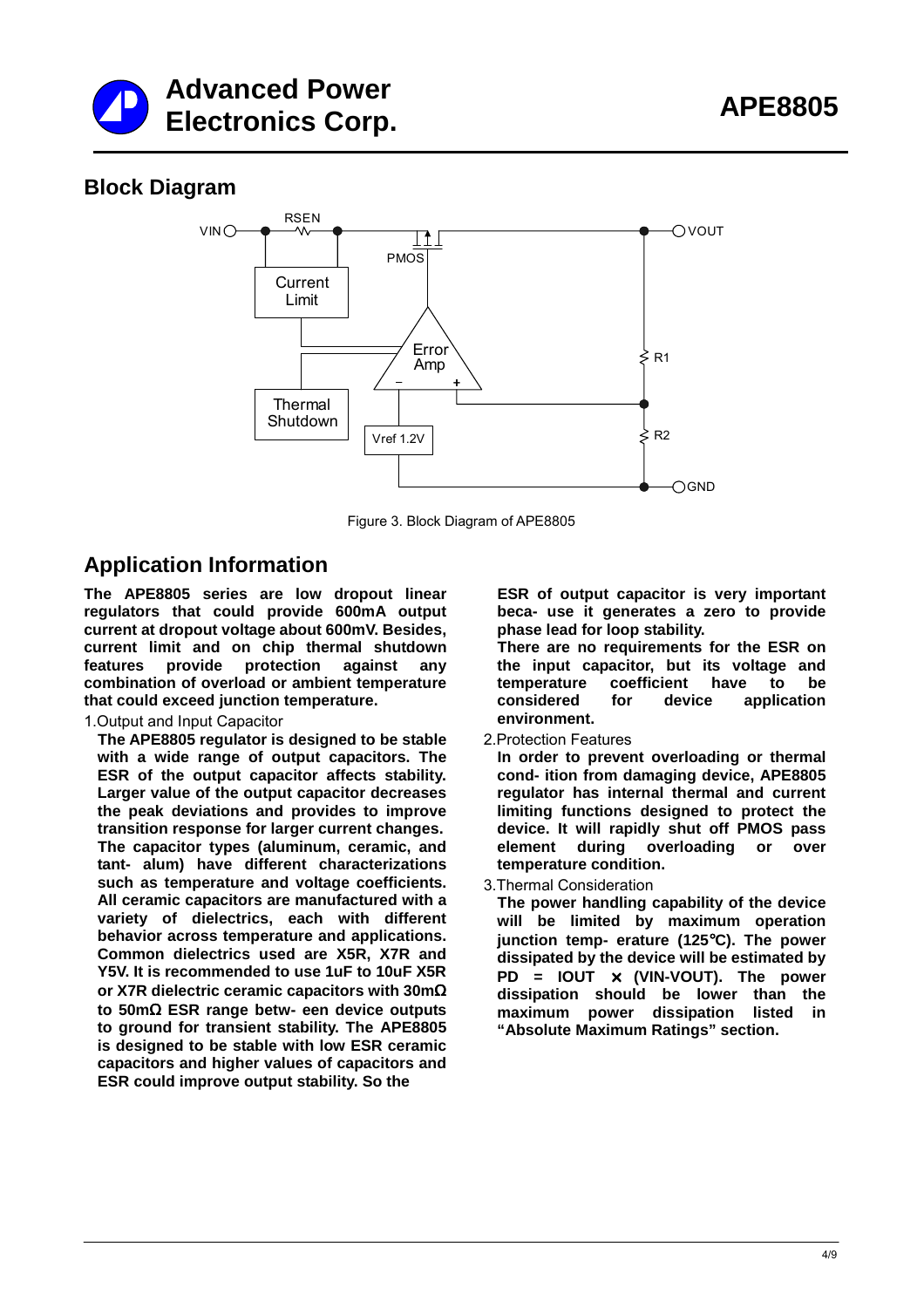

## **Typical Performance Curves**





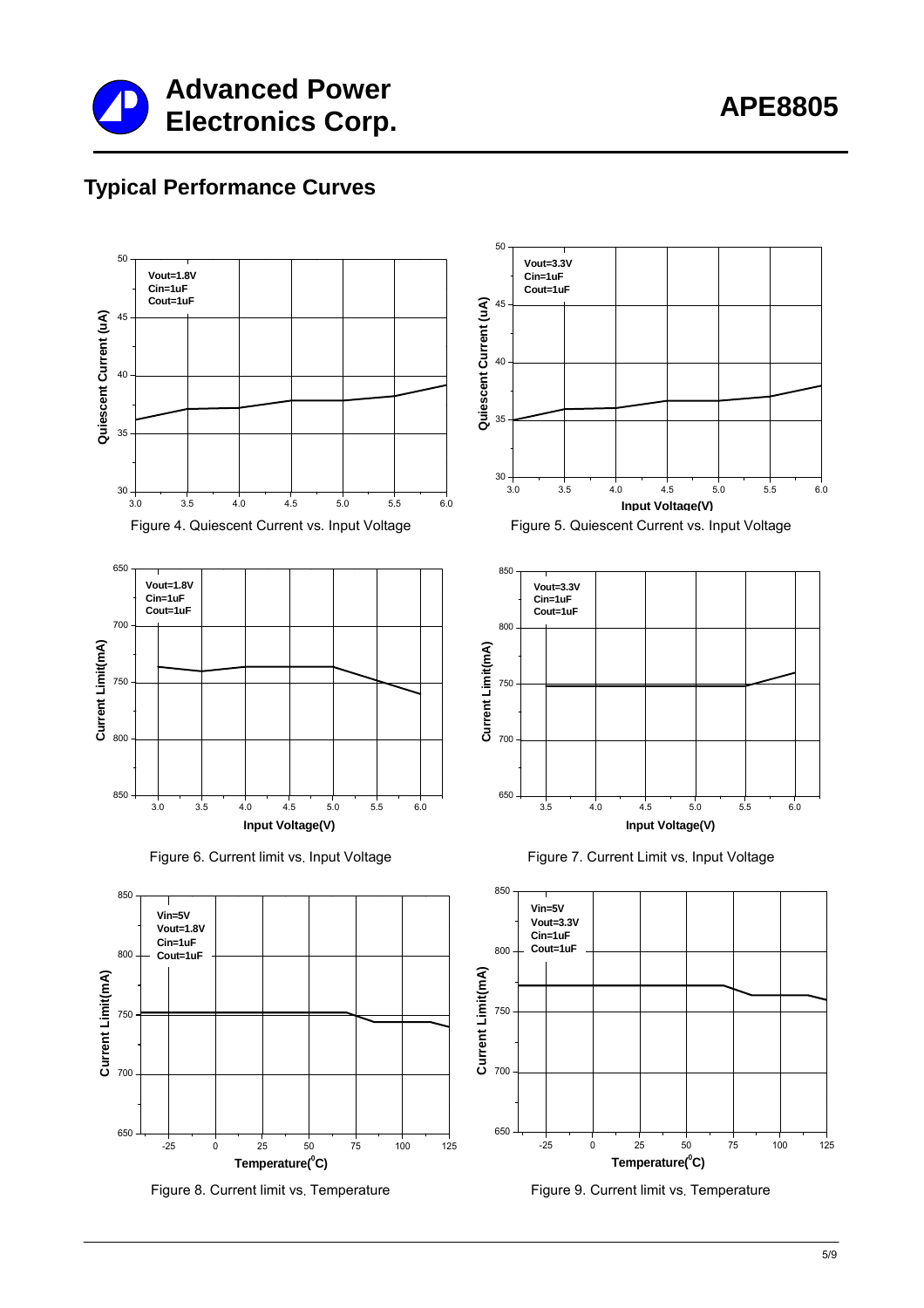

## **Typical Performance Curves (Continued)**







Figure 12. Temperature Stability Figure 13. Temperature Stability







Figure 14. Dropout Voltage vs. Loading Current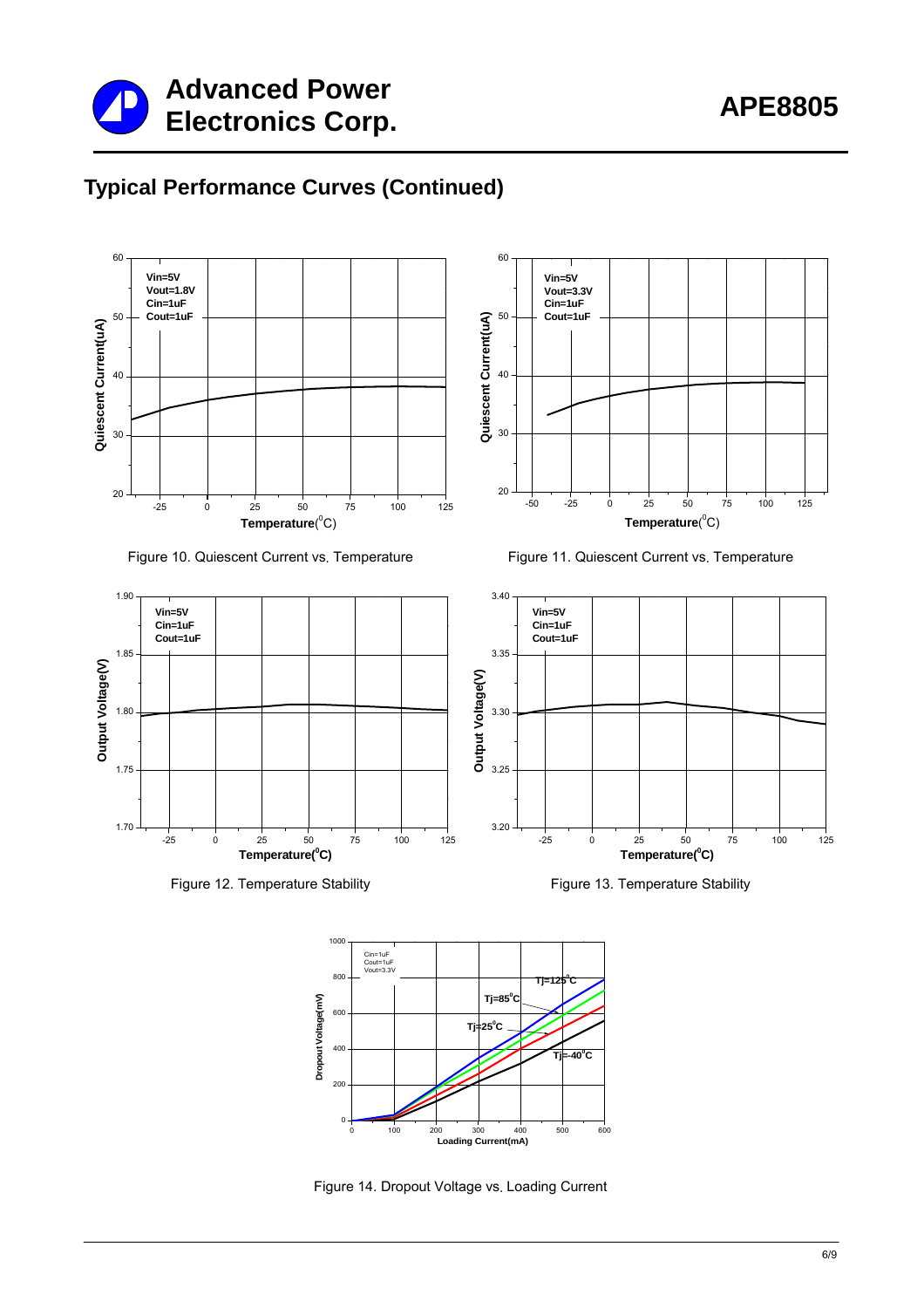

## **Typical Performance Curves (Continued)**



V<sub>OUT</sub>=3.3V C<sub>IN</sub>=1uF C<sub>OUT</sub>=1uF







V<sub>OUT</sub>=3.3V C<sub>IN</sub>=1uF C<sub>OUT</sub>=4.7uF



V<sub>IN</sub>=3V to 4V I<sub>OUT</sub>=10mA V<sub>OUT</sub>= 1.8V C<sub>IN</sub>=1uF C<sub>OUT</sub>=1uF V<sub>IN</sub>=3V to 4V I<sub>OUT</sub>=10mA V<sub>OUT</sub>= 1.8V C<sub>IN</sub>=1uF C<sub>OUT</sub>=4.7uF



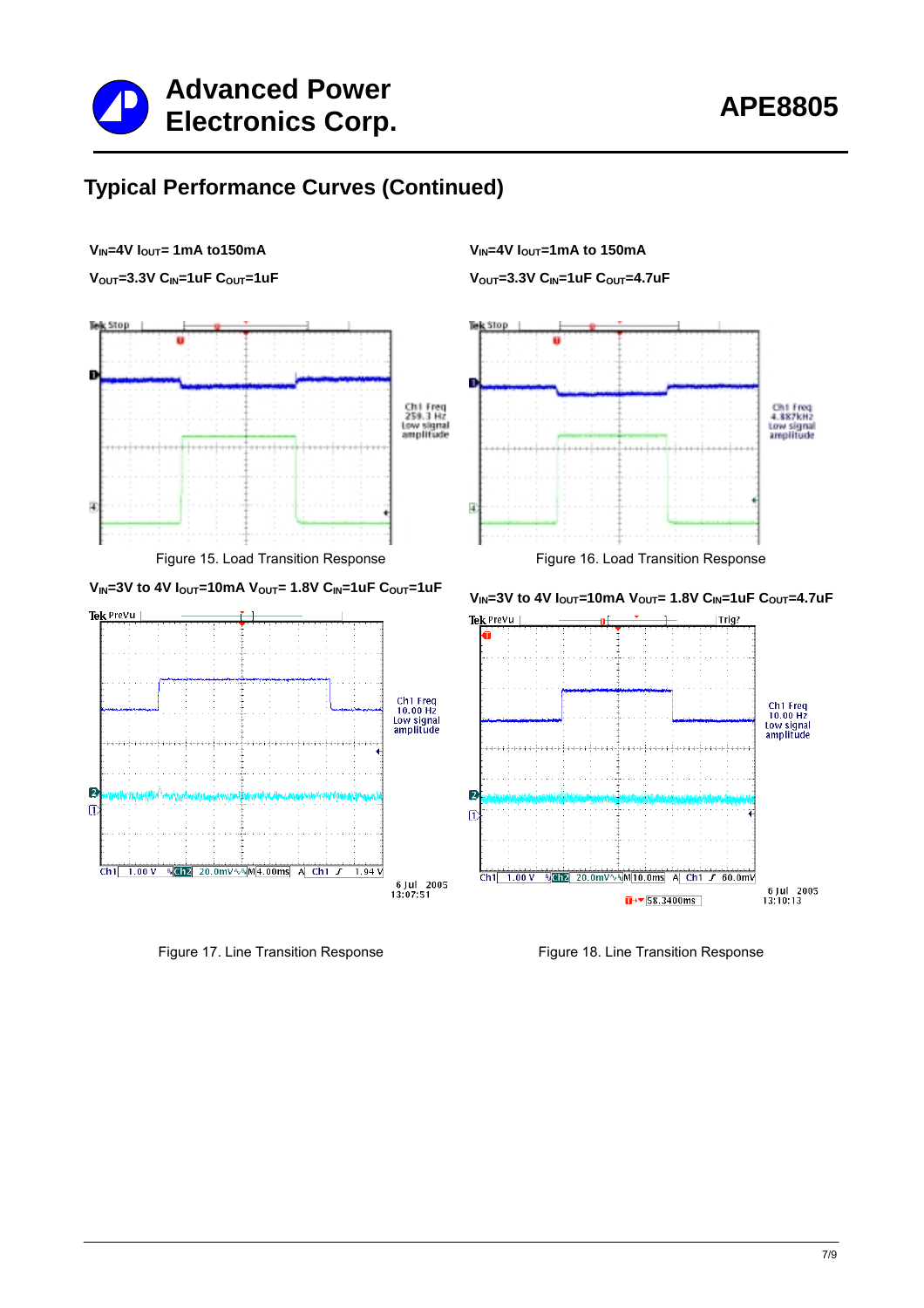

## **Outline Information**





**SOT-23 Package (Unit: mm)**



| <b>SYMBOLS UNIT</b> | <b>DIMENSION IN MILLIMETER</b> |             |            |  |
|---------------------|--------------------------------|-------------|------------|--|
|                     | <b>MIN</b>                     | <b>NOM</b>  | <b>MAX</b> |  |
| А                   | 1.00                           | 1.10        | 1.30       |  |
| A <sub>1</sub>      | 0.00                           |             | 0.10       |  |
| A2                  | 0.70                           | 0.80        | 0.90       |  |
| b                   | 0.35                           | 0.40        | 0.50       |  |
| $\mathsf{C}$        | 0.10                           | 0.15        | 0.25       |  |
| D                   | 2.70                           | 2.90        | 3.10       |  |
| E                   | 1.40                           | 1.60        | 1.80       |  |
| e                   |                                | 1.90(TYP)   |            |  |
| H                   | 2.60                           | 2.80        | 3.00       |  |
| L                   | 0.37                           |             |            |  |
| $\theta$ 1          | $1^{\circ}$                    | $5^{\circ}$ | 9°         |  |

Note 1: Package Body Sizes Exclude Mold Flash Protrusions or Gate Burrs.

Note 2: Tolerance ± 0.1000 mm(4mil) Unless Otherwise Specified.

Note 3: Coplanarity: 0.1000 mm

Note 4: Dimension L Is Measured in Gage plane.

#### **SOT-89 Package (Unit: mm)**







| <b>SYMBOLS UNIT</b> | <b>DIMENSION IN MILLIMETER</b> |            |            |
|---------------------|--------------------------------|------------|------------|
|                     | <b>MIN</b>                     | <b>NOM</b> | <b>MAX</b> |
| A                   | 1.40                           | 1.50       | 1.60       |
| L                   | 0.89                           | 1.04       | 1.20       |
| b                   | 0.36                           | 0.42       | 0.48       |
| b1                  | 0.41                           | 0.47       | 0.53       |
| C                   | 0.38                           | 0.40       | 0.43       |
| D                   | 4.40                           | 4.50       | 4.60       |
| D <sub>1</sub>      | 1.40                           | 1.60       | 1.75       |
| HE                  |                                |            | 4.25       |
| E                   | 2.40                           | 2.50       | 2.60       |
| e                   | 2.90                           | 3.00       | 3.10       |
| H                   | 0.35                           | 0.40       | 0.45       |
| S                   | 0.65                           | 0.75       | 0.85       |
| e1                  | 1.40                           | 1.50       | 1.60       |